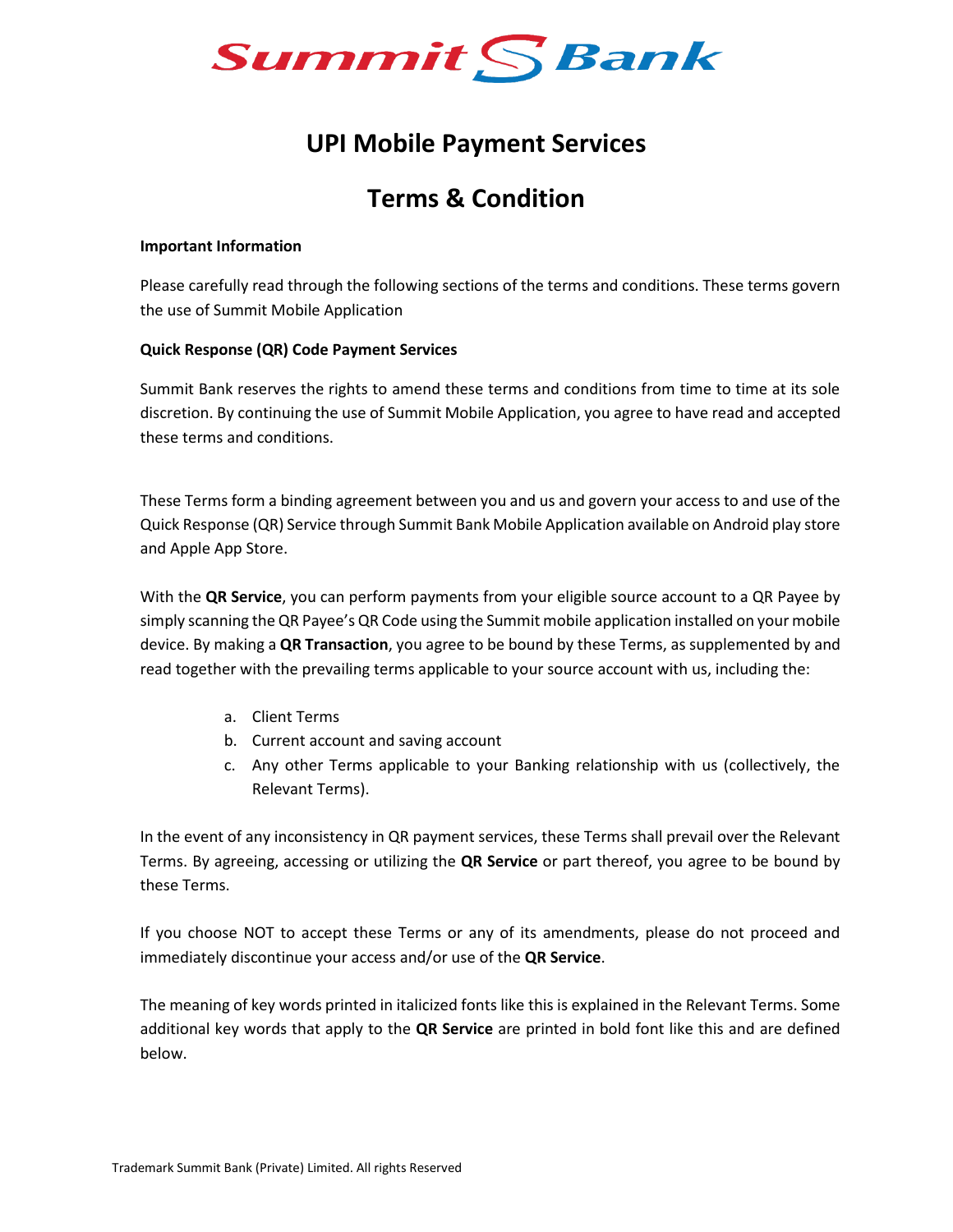

### 1. Definitions

- (a) "**QR Code**" means the unique two-dimensional barcode generated by us for the purpose of identifying a QR Payee. It could be STATIC (standalone picture) or DYNAMIC (Generated electronically at the time of transaction)
- (b) "**QR Transaction**" means a payment made to a **QR Payee** utilizing this **QR Service** and includes:
	- a. payments for goods, services and/or bills to a billing organization or merchant ("Merchant **QR Transaction**"); and
- (c) "**QR Payee**" means the billing organization or merchant (whether physical or online) that accepts payment for goods, services and/or bills via the **QR Service**; or
- (d) "**Terms**" refer to these terms and conditions for the use of the **QR Service**.
- (e) "**QR Service**" refers to the **QR code** service described in the preamble above.
- (f) "**One Time PIN (OTP)**" means, for the purpose of accessing the **QR Service**:
	- a. the One Time Personal identification number given to you via SMS or Email when you first register your account for the **QR Service;** or
	- b. the One Time Personal identification number given to you via SMS or Email when you perform any transaction using **QR Service.**
- (g) "**Source Account**" means the account designated by you pursuant to clause 3 below, from which funds are to be used for a Payment Transaction under this **QR Service**.

For the avoidance of doubt, the OTP shall be a security code as defined in the Relevant Terms.

Source Account means..

- (h) A reference to :
	- a. "we/us" means Summit Bank and its permitted successors and assigns.
	- b. "you" means the account holder of a source account.
	- c. the singular includes the plural and vice versa.
- 2. This **QR Service** shall be a Payment Transaction service as defined in the Relevant Terms.
- 3. You may only execute a **QR Transaction** from one of the following source accounts:
	- a. Current account and saving account held in your sole name with us.

Depending on the type of **QR Code** and/or **QR Payee**, the specific source account from which you may execute a **QR Transaction** may be restricted.

- 4. To utilize the **QR Service**, you shall:
	- a. Designate your preferred source account(s) for **QR Transaction**s
	- b. Scan the **QR Payee's QR Code** using the mobile app;
	- c. Enter the **QR Transaction** amount if necessary; and
	- d. Authorize the **QR Transaction** with your **OTP**.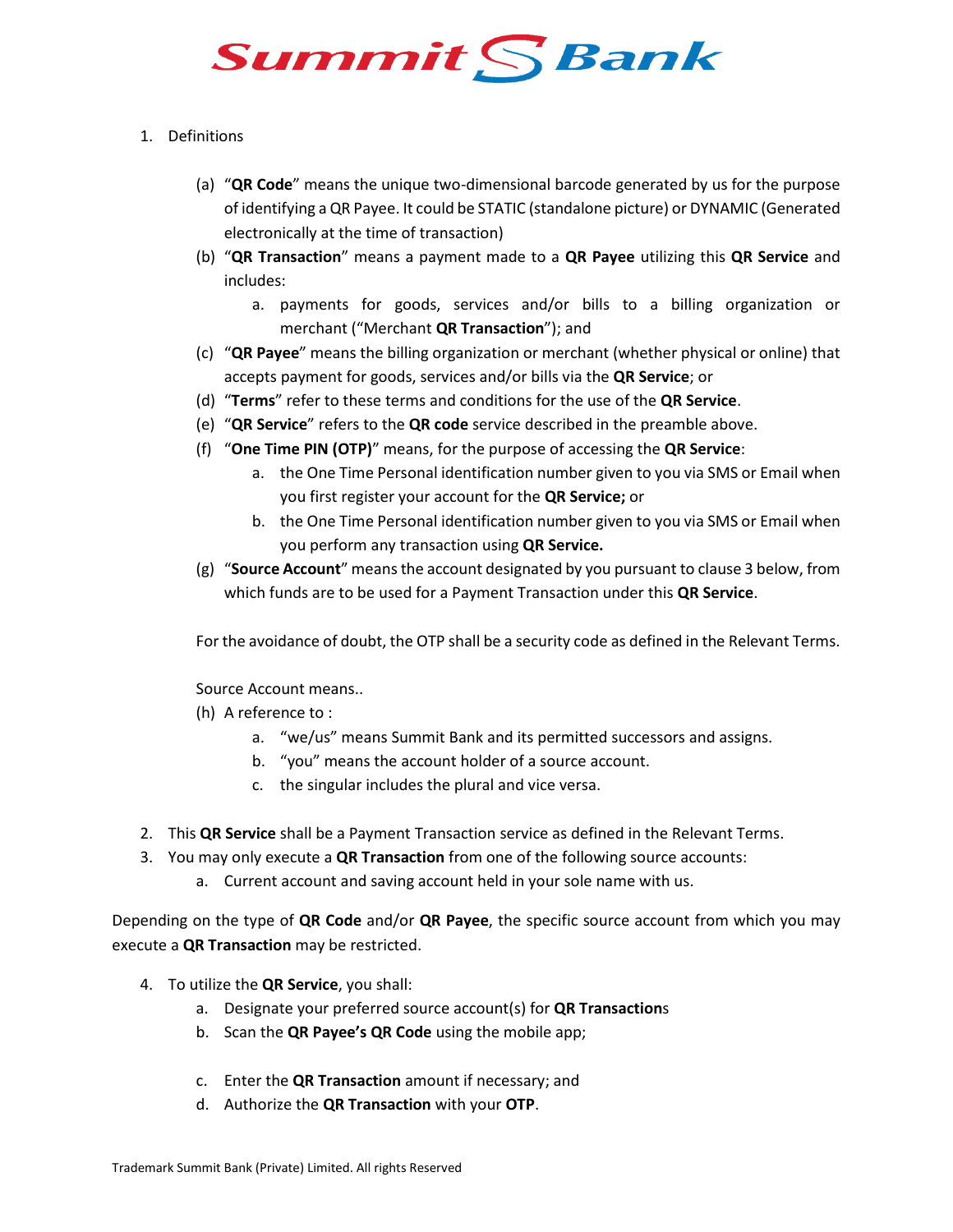

- 5. By making a **QR Transaction** in the manner stipulated in clause 4 above, you are authorizing payment to the QR Payee. You acknowledge that the **QR Transaction** will be processed and that your source account will be debited with the **QR Transaction** amount without requiring: (a) where the source account is a **Current or Saving** account, or (b) in all cases, your signature or other PIN/password (other than the OTP) to authorize the **QR Transaction**.
- 6. You will not use the **QR Service** unless there are sufficient funds in the source account. The account balance in the source account shall exclude un-cleared cheques or remittances not received.
- 7. You are responsible for keeping your security codes confidential and preventing fraudulent or unauthorized usage of your source account through the **QR Service**. You are also responsible for ensuring that the details of each **QR Transaction** made using the **QR Service** and authorized by your entry of the **ONE TIME PIN (OTP)** are accurate. You undertake to be liable for all **QR Transaction**s that are debited from / posted to your source account via the **QR Service**, even if not authorized by you or if authorized by you in error.
- 8. You should get a receipt for each **QR Payment** transaction from merchants. You agree to retain, verify, and reconcile your **QR Payment** transactions and receipts.
- 9. You are prohibited from using the Service on any electronic equipment that you know or have reason to believe has had its security or integrity compromised (for example, where the device has been "jail broken" or "rooted"). You will be solely liable for any losses, damages and expenses incurred as a result of your use of the **QR Service** on compromised electronic equipment.
- 10. At any time, we reserve the right to:
	- a. impose or amend any maximum or minimum **QR Transaction** limits in connection with your use of the **QR Service**;
	- b. refuse to allow your source account to be debited for the **QR Transaction** amount if we reasonably consider such refusal to be in your best interest;
	- c. determine which source account will be eligible for use with the **QR Service**; or
	- d. modify or discontinue, temporarily or permanently, the **QR Service**,

You agree that we will not be liable to you or any third party for any block, restriction, suspension, disqualification or termination of your use of the source account or the **QR Service**.

11. The **QR Service** will be accessible at all times except (during regular maintenance, servicing including down time prior notification or any other reason), or that any particular merchant will accept payments utilising the **QR Service**. We shall not be liable for any liability, loss, damage, cost and/or expenses whatsoever due to the availability or non -availability of the **QR Service**, any delay or failure in the making of a **QR Transaction**, or any loss, injury or inconvenience which you may suffer as a result of using the **QR Service**.